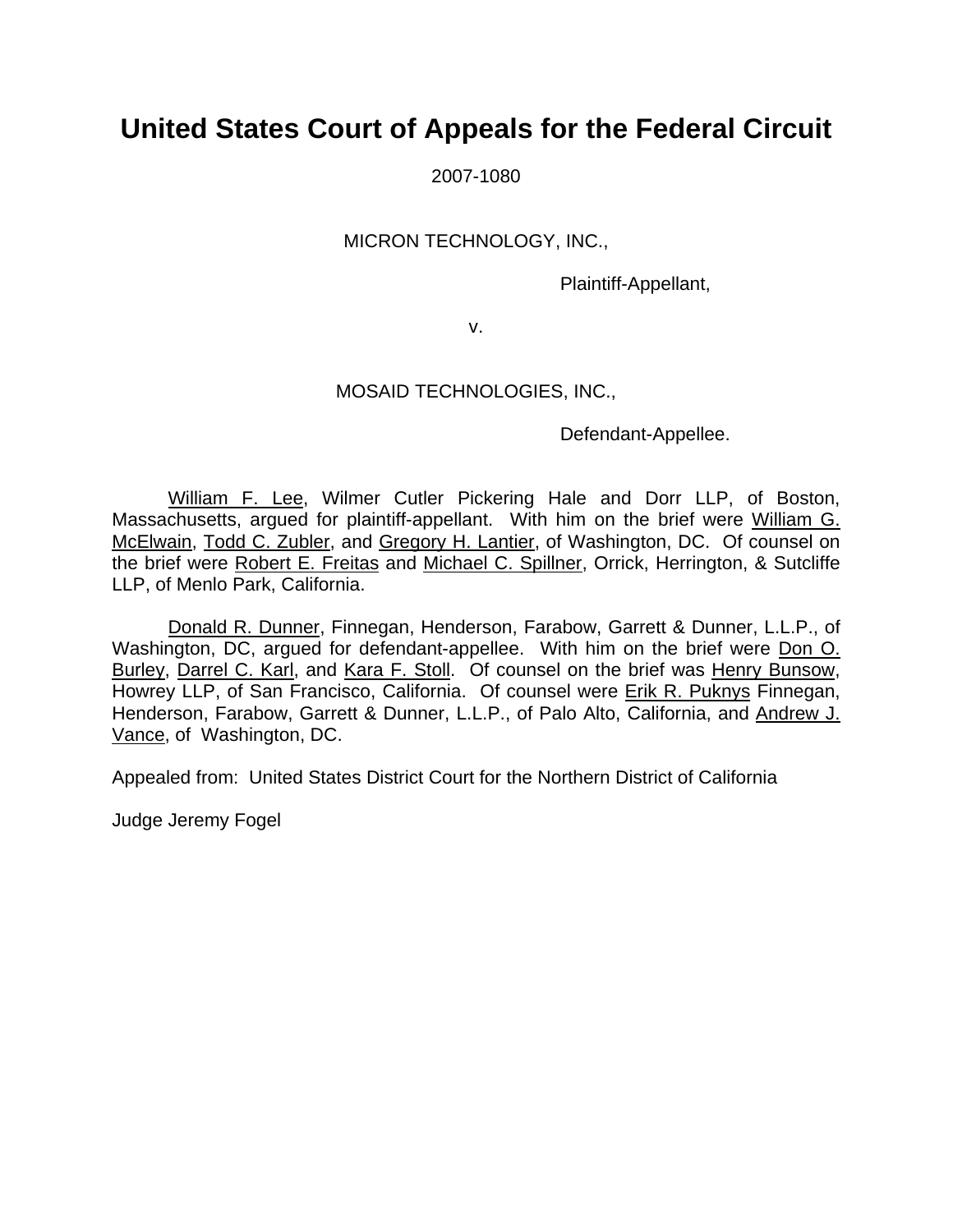## **United States Court of Appeals for the Federal Circuit**

2007-1080

MICRON TECHNOLOGY, INC.,

Plaintiff-Appellant,

v.

MOSAID TECHNOLOGIES, INC.,

\_\_\_\_\_\_\_\_\_\_\_\_\_\_\_\_\_\_\_\_\_\_\_\_\_\_\_

\_\_\_\_\_\_\_\_\_\_\_\_\_\_\_\_\_\_\_\_\_\_\_\_\_\_\_

Defendant-Appellee.

DECIDED: February 29, 2008

Appeal from the United States District Court for the Northern District of California in case no. 06-CV-4496, Judge Jeremy Fogel.

Before NEWMAN, RADER, and DYK, Circuit Judges.

RADER, Circuit Judge.

 The United States District Court for the Northern District of California determined that Micron Technology, Inc. (Micron) cannot show jurisdiction for its declaratory judgment action. Because the district court relied on a doctrine rejected by the United States Supreme Court in MedImmune Inc. v. Genentech Inc., 127 S. Ct. 764 (2007), this court reverses and remands.

I

 Micron is one of the four leading dynamic random access memory chip (DRAM) manufacturers. Samsung Electronics Company Ltd. (Samsung), Hynix Semiconductor Inc. (Hynix), Infineon Technologies of North America (Infineon), and Micron account for more than 75% of worldwide DRAM sales. MOSAID Technologies, Inc. (MOSAID)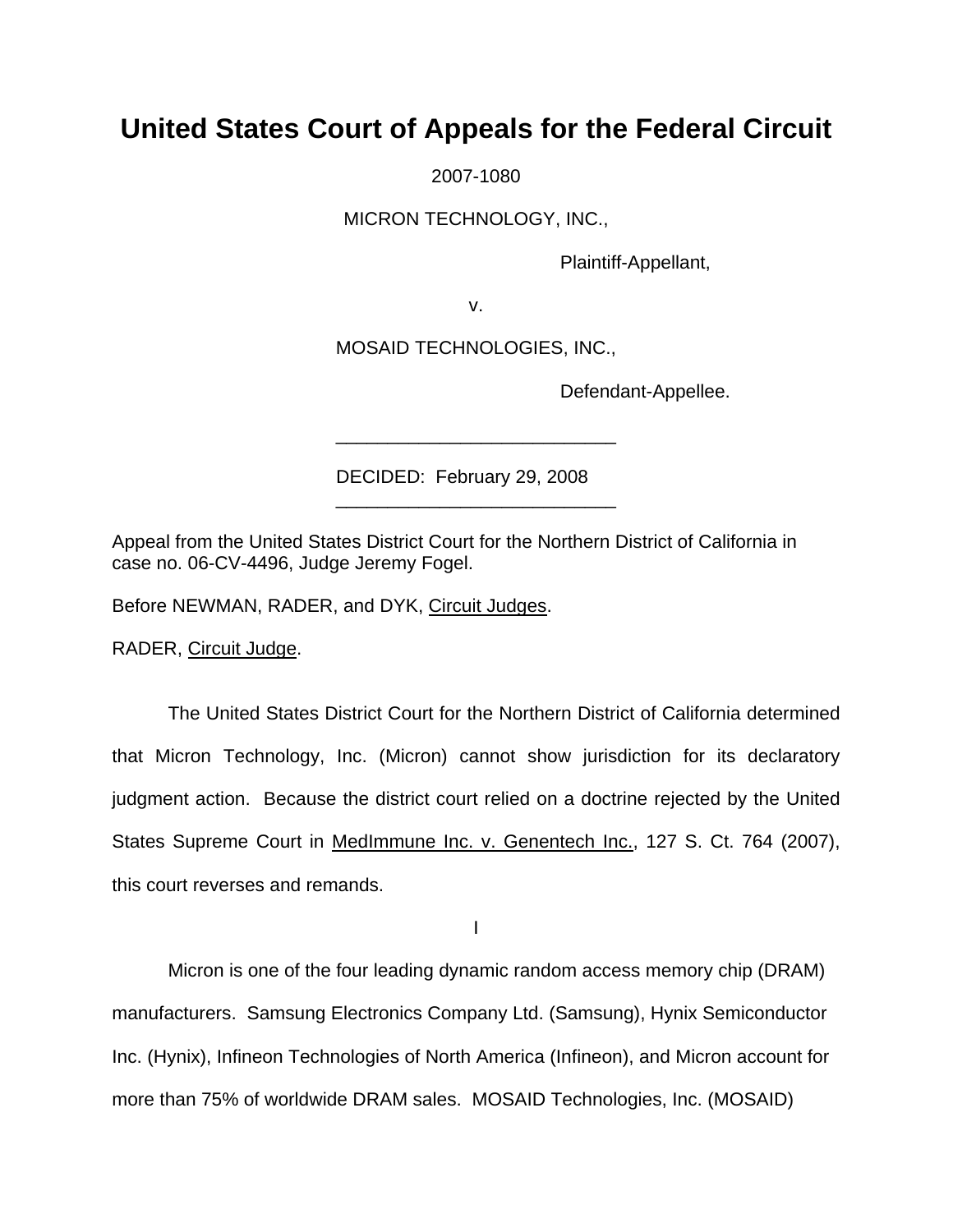owns several patents in the field of DRAM chips, which it licenses to the main producers.

On June 6, 2001, MOSAID sent a warning letter strongly suggesting that Micron should license its technology. MOSAID sent follow-up letters on December 19, 2001; March 18, 2002; and July 19, 2002. Because the four major DRAM manufacturers did not take licenses, MOSAID began enforcing its patents in court, beginning with Samsung. Suspecting it was likely next on the list, Infineon filed an action seeking a declaratory judgment that it was not infringing MOSAID's patents. After a claim construction unfavorable to MOSAID, Infineon won a summary judgment of noninfringement.

Later in the ongoing saga of litigation, Samsung and MOSAID settled. On the day of the settlement, MOSAID sued Hynix. The case against Hynix settled as well when Hynix agreed to a license. On April 6, 2005 MOSAID asserted three new patents against Infineon. This case also settled when Infineon agreed to a license. After each licensing agreement, MOSAID issued public statements reiterating its intent to pursue its aggressive licensing strategy. MOSAID also made similar statements in its annual reports. In its 2005 annual report, for instance, MOSAID stated:

MOSAID believes that all companies which manufacture DRAM products . . . use MOSAID's patented circuit technology. With approximately half the DRAM industry now under license, it is clear that our remaining strategy is to license the remaining DRAM manufacturers. We will apply our strong IP portfolio and our significantly improved financial position in the aggressive pursuit of this objective.

MOSAID Technologies Inc., Annual Report (Letter to Shareholders), at 2 (2005) (emphasis added).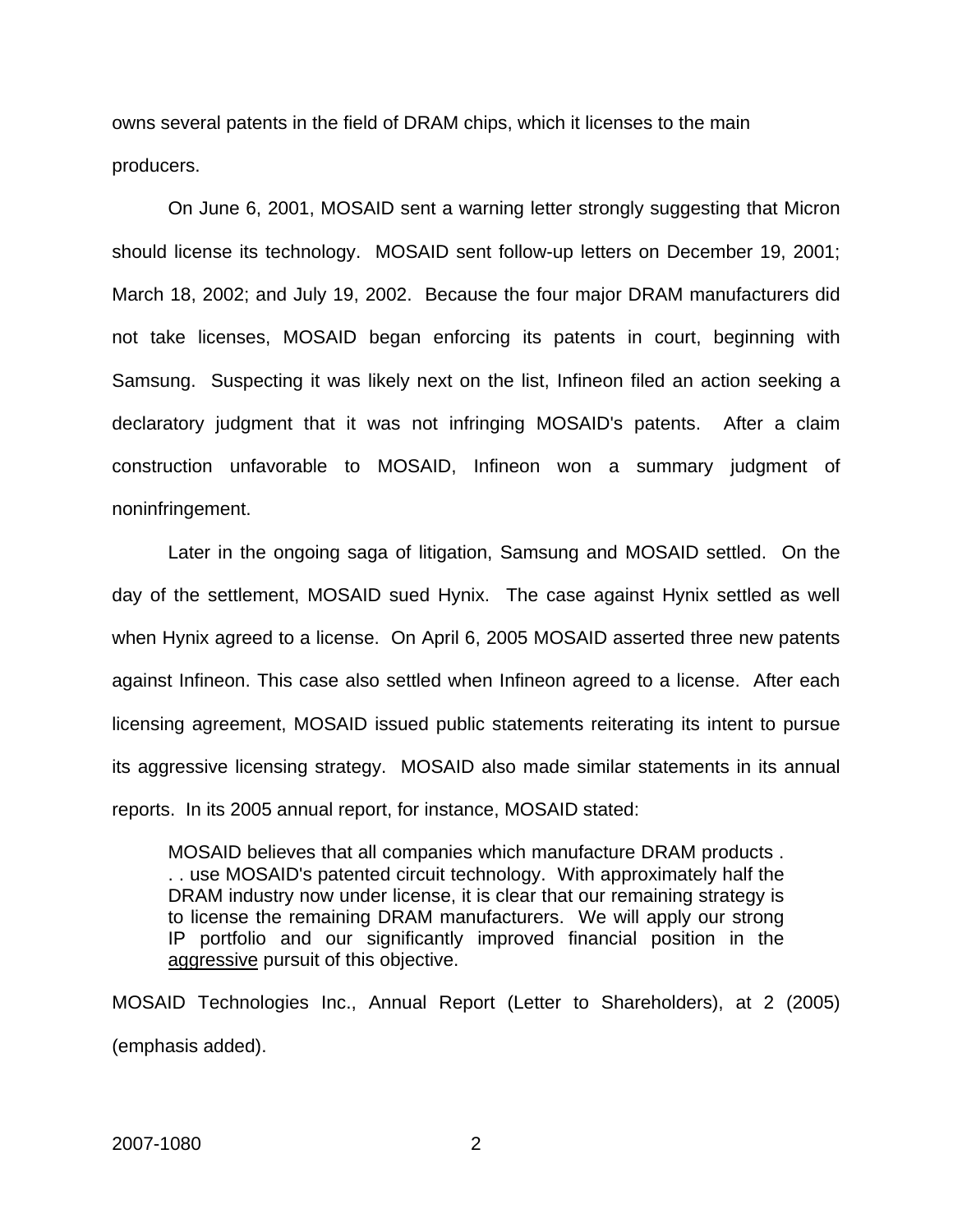The record shows that MOSAID pursues a systematic licensing and litigation strategy. As part of that strategy, MOSAID also tried to obtain vacatur of the unfavorable claim construction and noninfringement rulings in the earlier Infineon case. The vacatur would strengthen MOSAID's case in future litigation against other DRAM manufacturers. In a June 14 conference call with analysts, MOSAID stated its goal to "reset the clock" so that "no one can rely on any of those former rulings." During this call, MOSAID also indicated its intent to return to court again soon on these patents promising to be "unrelenting in the assertion of [its] patent portfolio." Press reports predicted that Micron posed the obvious next target now that MOSAID had settled with the other three leading DRAM manufacturers (Samsung, Hynix, and Infineon).

At that point, Micron filed a declaratory action in the Northern District of California on July 24, 2005, seeking a declaration of noninfringement of fourteen MOSAID patents. The next day, MOSAID filed an infringement action against Micron in the Eastern District of Texas asserting seven patents and naming two additional small DRAM manufacturers as additional defendants. Later, MOSAID added another defendant and three additional patents to its suit in Texas, but that infringement suit did not include six patents for which Micron sought declaratory judgment relief.

In the California action, MOSAID filed a motion to dismiss for lack of subject matter jurisdiction under Article III of the United States Constitution or the Declaratory Judgment Act, 28 U.S.C. § 2201. The district court granted that motion, finding no jurisdiction under the reasonable apprehension of suit test. Micron Tech. Inc., v. MOSAID Techs., Inc., No. C 06-4496, 2006 U.S. Dist. LEXIS 81510 (N.D. Cal. Oct. 23, 2006) (Jurisdiction Order). The district court also held that even if subject matter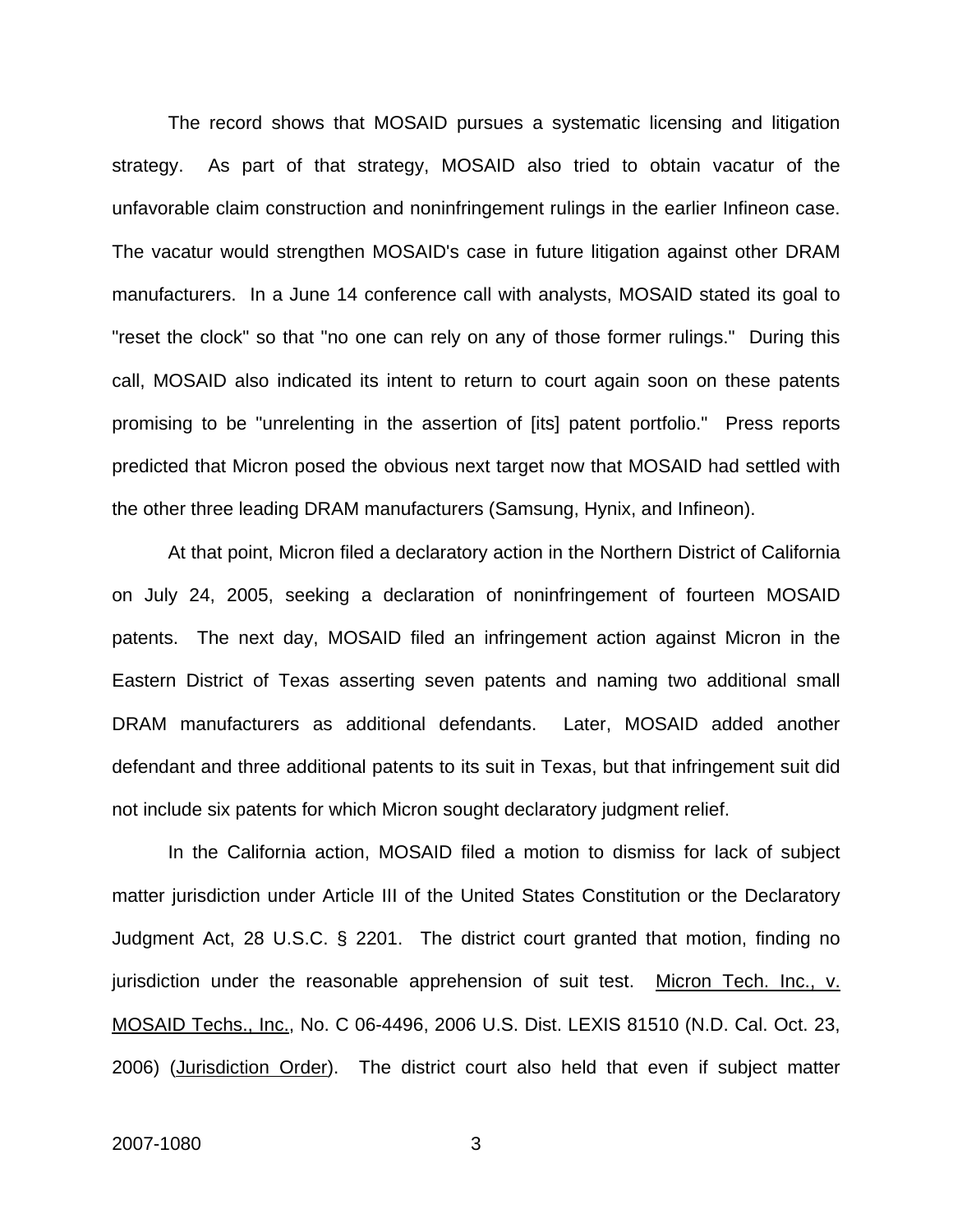jurisdiction were established, it would exercise its discretion and still decline to hear the case.

II

 A district court's grant of a motion to dismiss for lack of subject matter jurisdiction presents a question of law that this court reviews without deference. Pennington Seed, Inc. v. Produce Exch. No. 299, 457 F.3d 1334, 1338-39 (Fed. Cir. 2006). In dismissing, the district court relied on the first factor of the pre-MedImmune declaratory judgment test. Thus, the trial court discerned no explicit threat or other action by the patentee which creates a reasonable apprehension of suit. BP Chems. Ltd. v. Union Carbide Corp., 4 F.3d 975, 977 (Fed. Cir. 1993). The district court noted MOSAID's pattern of serial litigation, but ultimately decided that "MOSAID's conduct was not sufficient to give rise to a reasonable apprehension of litigation against Micron." Jurisdiction Order at 5. Specifically, the trial court cited the record of no threats against Micron for the last four years, of no threats to Micron's customers, and of no public comments from MOSAID that mentioned Micron by name. Id.

 The Supreme Court's opinion in MedImmune criticized the reasonable apprehension of suit test. MedImmune, 127 S. Ct. at 774; SanDisk Corp. v. STMicroelectronics Inc., 480 F.3d 1372, 1380 (Fed. Cir. 2007). In footnote 11 of its opinion, the Supreme Court concluded that the reasonable apprehension test conflicted with several precedents:

The reasonable-apprehension-of-suit test also conflicts with our decisions in Md. Cas. Co. v. Pacific Coal & Oil Co., 312 U.S. 270, 273 (1941), where jurisdiction obtained even though the collision-victim defendant could not have sued the declaratory-judgment plaintiff-insurer without first obtaining a judgment against the insured; and Aetna Life Ins. Co. v. Haworth, 300 U.S. 227, 239 (1937), where jurisdiction obtained even though the very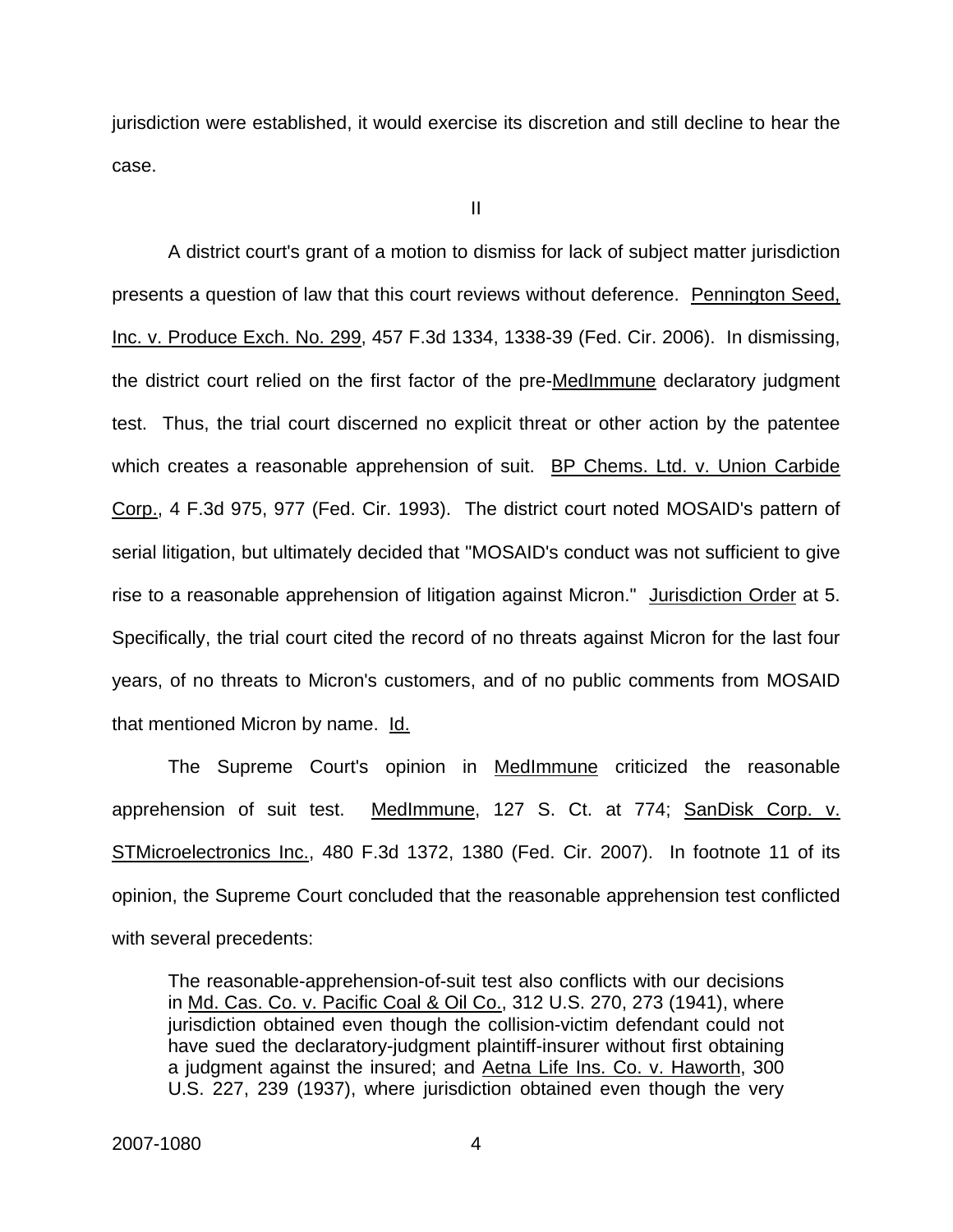reason the insurer sought declaratory relief was that the insured had given no indication that he would file suit. It is also in tension with Cardinal Chem. Co. v. Morton Int'l, Inc., 508 U.S. 83, 98 (1993), which held that appellate affirmance of a judgment of noninfringement, eliminating any apprehension of suit, does not moot a declaratory judgment counterclaim of patent invalidity.

MedImmune, 127 S. Ct. at 774 n.11. The Supreme Court set forth the correct standard for jurisdiction over a declaratory judgment action:

 [T]hat the dispute be definite and concrete, touching the legal relations having adverse legal interests and that it be real and substantial and admit of specific relief through a decree of a conclusive character, as distinguished from an opinion advising what the law would be upon a hypothetical state of facts. Aetna Life, 300 U.S. at 240.

MedImmune, 127 S. Ct. at 774 n.11. Thus, in place of the reasonable threat of imminent suit test, the Supreme Court required a showing of "whether the facts alleged under all the circumstances show that there is a substantial controversy between parties having adverse legal interests of sufficient immediacy and reality to warrant the issuance of a declaratory judgment." MedImmune, 127 S. Ct. at 771 (quoting Md. Cas., 312 U.S. at 273). In short, "all the circumstances" must show a controversy.

 The standard for jurisdiction thus depends in part on the record evidence for a case or controversy within the meaning of the Declaratory Judgment Act, 28 U.S.C. § 2201(a). The Declaratory Judgment Act provides, in relevant part: "In a case of actual controversy within its jurisdiction . . . any court of the United States, upon the filing of an appropriate pleading, may declare the rights and other legal relations of any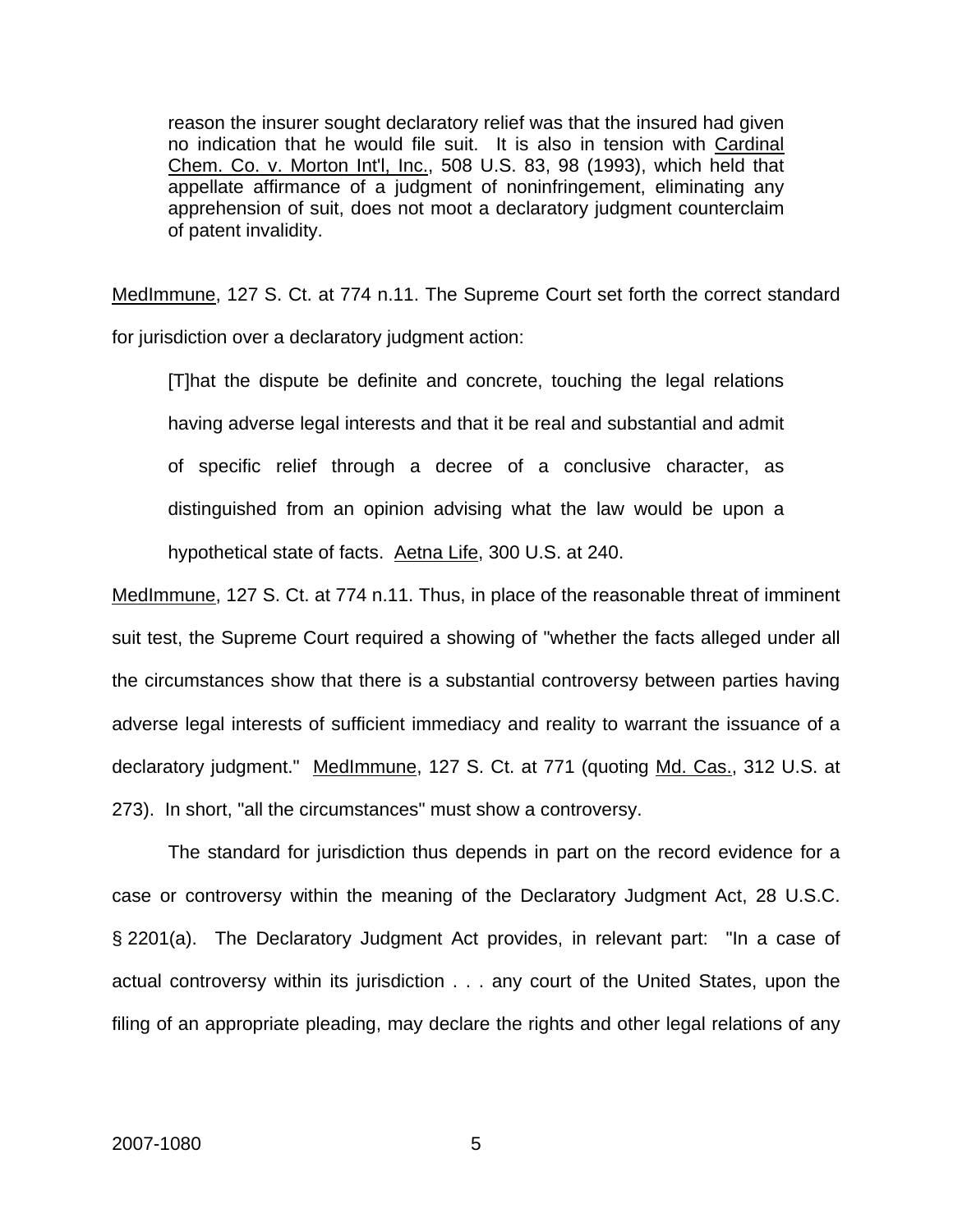interested party seeking such declaration, whether or not further relief is or could be sought." 28 U.S.C. § 2201(a).

 The "actual controversy" requirement of the Declaratory Judgment Act is rooted in Article III of the Constitution, which provides for federal jurisdiction over only "cases and controversies," as MedImmune recognizes. Because this court's jurisdiction extends only to cases or controversies under Article III, the record must show an actual controversy between the parties. SanDisk Corp., 480 F.3d at 1378.

 Indeed the record supports a judgment that the dispute between Micron and MOSAID is a case and controversy within the purview of declaratory judgment jurisdiction. Beginning in 2001, after receiving several threats itself, Micron watched MOSAID sue each of the other leading DRAM manufacturers. MOSAID devotes considerable attention to the four years that have elapsed since the last letter. This lapse in time is unavailing because MOSAID, during this period, was busy negotiating with other leading DRAM manufacturers.

 Nonetheless, threatening letters and behavioral observations are not Micron's only evidence about the authenticity of this dispute. MOSAID's recent public statements and annual reports also confirm its intent to continue an aggressive litigation strategy. In sum, the record evidence amply supports a real and substantial dispute between these parties. The record evidence at the time of the filing in the California district court strongly suggested that MOSAID would sue Micron soon. Indeed, that suit, filed only one day later, was actually pending in Texas at the time that the California district court made its ruling. Thus, the parties in this dispute are really just contesting the location and right to choose the forum for their inevitable suit.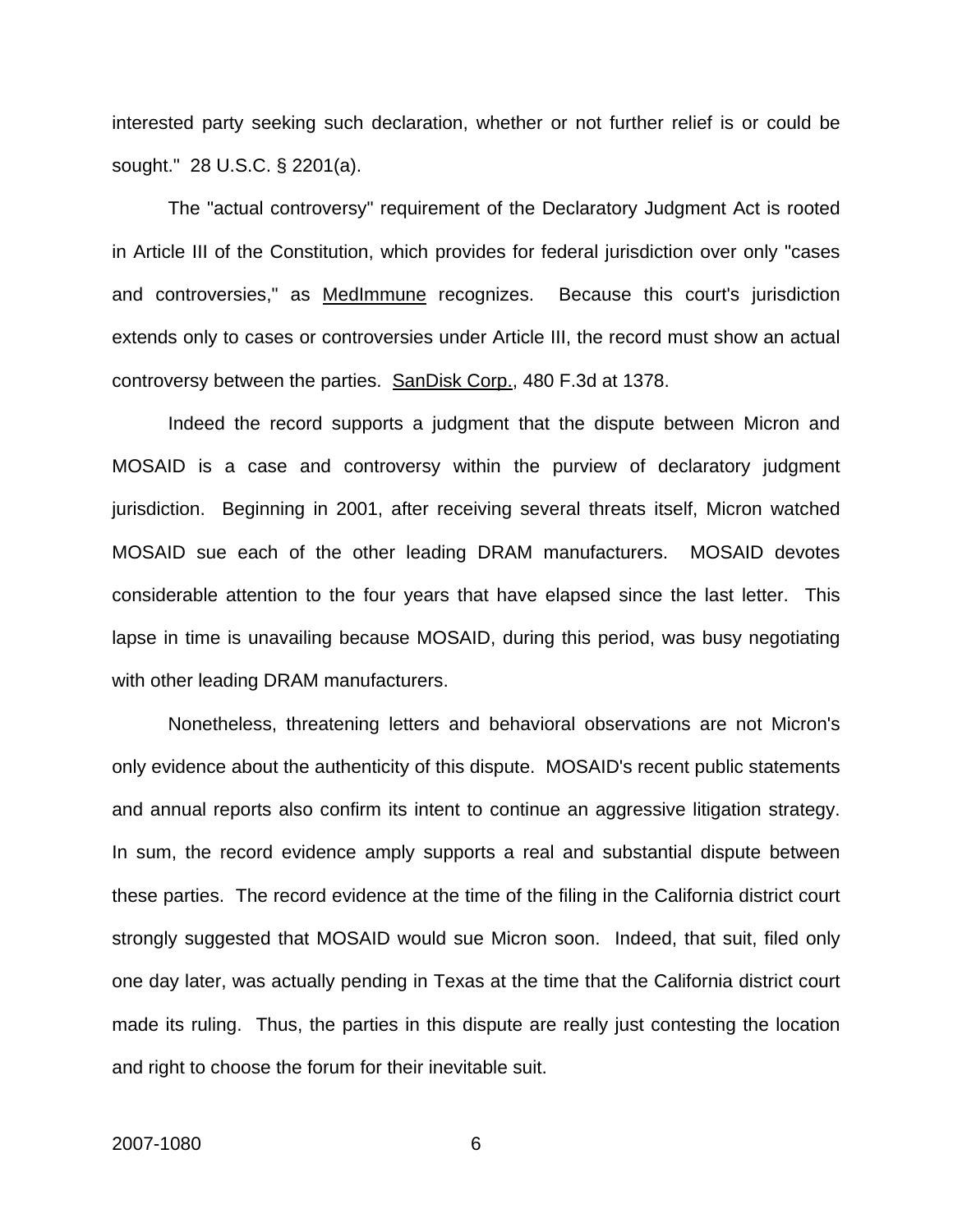The Declaratory Judgment Act exists precisely for situations such as this. "The purpose of the Declaratory Judgment Act . . . in patent cases is to provide the allegedly infringing party relief from uncertainty and delay regarding its legal rights." Goodyear Tire & Rubber Co. v. Releasomers, Inc., 824 F.2d 953, 956 (Fed. Cir. 1987). In Electronics for Imaging, this court elaborated on the purposes of the Act:

[A] patent owner . . . attempts extra-judicial patent enforcement with scarethe-customer-and-run tactics that infect the competitive environment of the business community with uncertainty and insecurity. . . . Before the Act, competitors victimized by that tactic were rendered helpless and immobile so long as the patent owner refused to grasp the nettle and sue. After the Act, those competitors were no longer restricted to an in terrorem choice between the incurrence of a growing potential liability for patent infringement and abandonment of their enterprises; they could clear the air by suing for a judgment that would settle the conflict of interests.

See Elecs. for Imaging, Inc. v. Coyle, 394 F.3d 1341, 1346 (Fed. Cir. 2005) (quoting Arrowhead Indus. Water, Inc. v. Ecolochem, Inc., 846 F.2d 731, 735 (Fed. Cir. 1988)). Even when jurisdiction is present, district courts retain some measure of discretion to decline to hear the case. Wilton v. Seven Falls Co., 515 U.S. 277, 289 (1995). A district court, when deciding whether to exercise its discretion, should decide whether hearing the case would "serve the objectives for which the Declaratory Judgment Act was created." Capo, Inc. v. Dioptics Med. Prods., Inc., 387 F.3d 1352, 1355 (Fed. Cir. 2004) (quoting EMC Corp. v. Norand Corp., 89 F.3d 807, 814 (Fed. Cir. 1996)). When these objectives are served, dismissal is rarely proper. Id.

 Because satisfaction of the reasonable apprehension of suit test is no longer a necessary criterion for declaratory judgment jurisdiction, the district court did not weigh the facts of this case under the correct standard. The facts alleged under all the circumstances show a substantial controversy between parties with adverse legal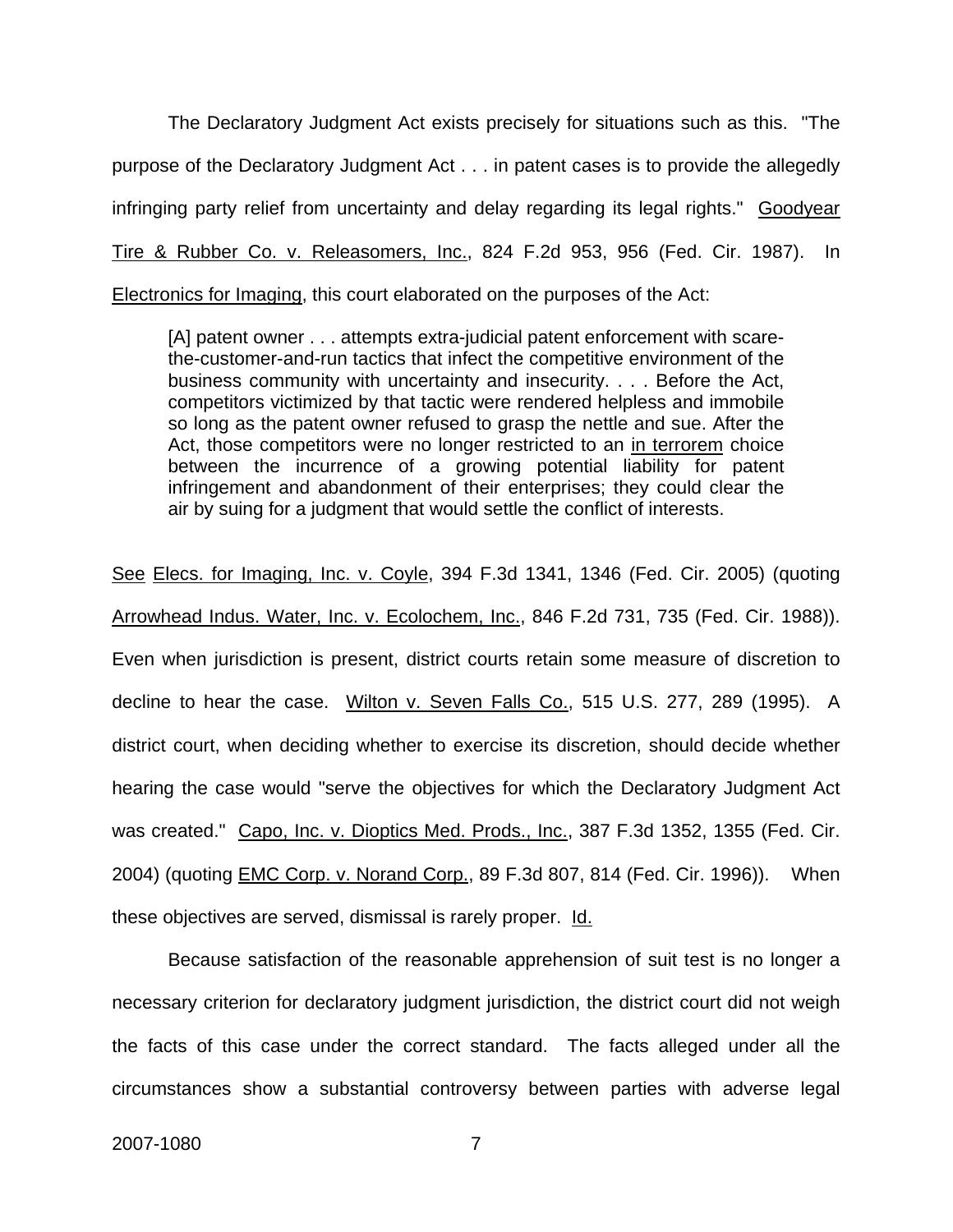interests of sufficient immediacy and reality to warrant the issuance of a declaratory judgment. In short, upon application of the proper legal standard articulated in MedImmune, this court discerns that the California district court has jurisdiction. Further, this court finds that the objectives of the Declaratory Judgment Act would be met by allowing the case to be heard by the California court, rather than by deferring to the forum of the later-filed suit.

 Whether intended or not, the now more lenient legal standard facilitates or enhances the availability of declaratory judgment jurisdiction in patent cases. Sony Elecs. Inc., v. Guardian Media Techs., Ltd., 497 F.3d 1271 (Fed. Cir. 2007) (remand of district court's dismissal of declaratory judgment action); Teva Pharms. USA, Inc., Novartis Pharms. Corp., 482 F.3d 1330 (Fed. Cir. 2007) (reversal of district court's dismissal of declaratory judgment action); SanDisk Corp., 480 F.3d 1372 (remand of district court's dismissal of declaratory judgment action). The resulting ease of achieving declaratory judgment jurisdiction in patent cases is accompanied by unique challenges. For instance, the ease of obtaining a declaratory judgment could occasion a forum-seeking race to the courthouse between accused infringers and patent holders. Thus, in cases such as this with competing forum interests, the trial court needs to consider the "convenience factors" found in a transfer analysis under 28 U.S.C. § 1404(a).

III

 The word "may" within the language of the Declaratory Judgment Act means that a court has discretion to accept a declaratory judgment action in the first place: "In a case of actual controversy within its jurisdiction . . . any court . . . may declare the rights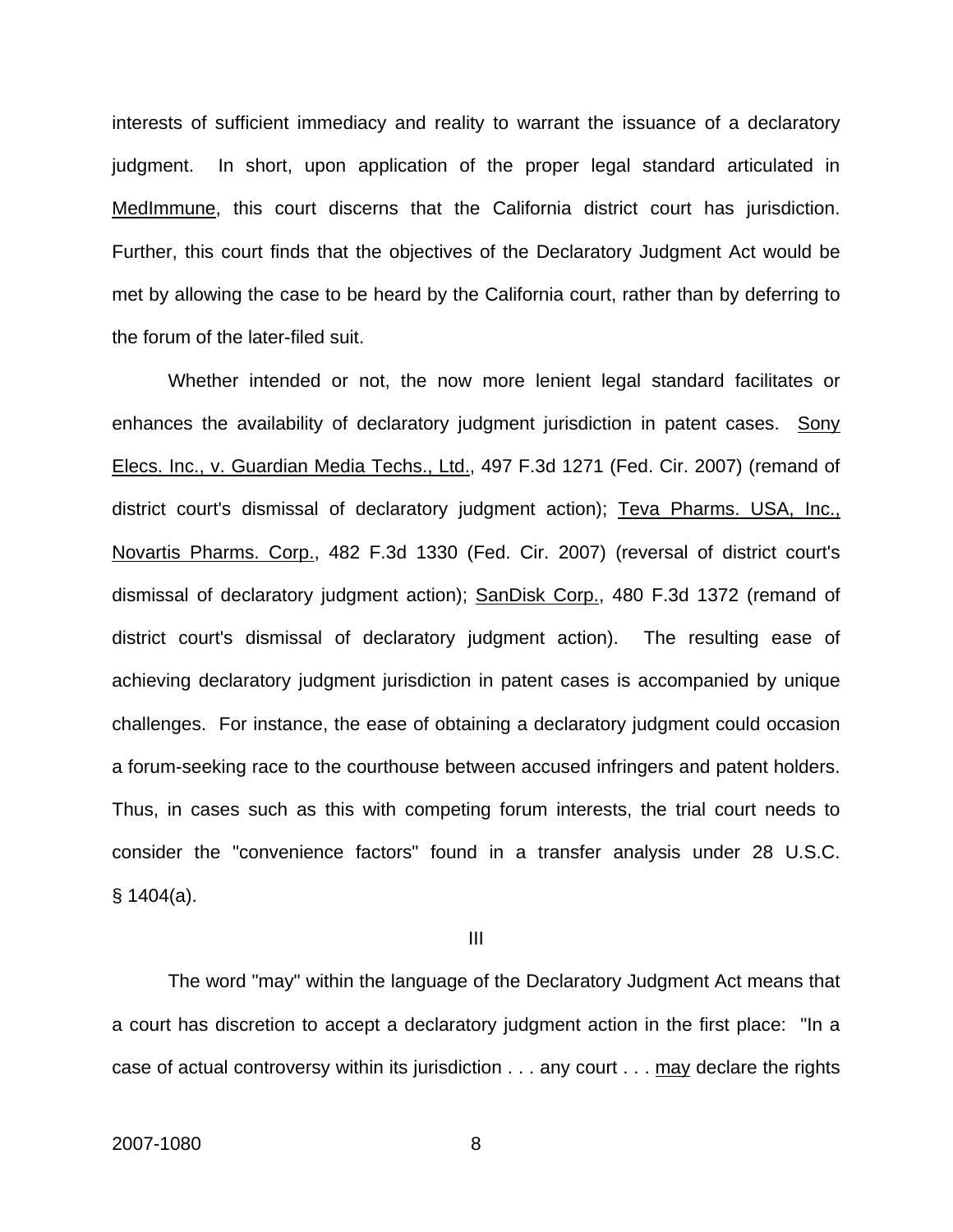and other legal relations of any interested party seeking such declaration, whether or not further relief is or could be sought." 28 U.S.C. § 2201(a) (emphasis added). Although broad, that discretion is not absolute. See Genentech, Inc. v. Eli Lilly & Co., 998 F.2d 931, 936 (Fed. Cir. 1993) (citing 10A Charles A. Wright et al., Federal Practice and Procedure § 2759, at 655-56 (2d ed. 1983 and Supp. 1992)); see also Capo, 387 F.3d at 1355 (citing Public Affairs Assocs., Inc. v. Rickover, 369 U.S. 111, 112 (1962)) ("There must be well-founded reasons for declining to entertain a declaratory judgment action."). The extent of a district court's discretion to decline to address a declaratory judgment action over which it has jurisdiction can present difficult questions.

The Northern District of California in the case at hand declined to hear the declaratory judgment action. But here the district court's grounds for declining to exercise such jurisdiction were not sufficient. Without the benefit of the Supreme Court's reasoning and this court's subsequent application of those standards, the California district court found that Micron's declaratory relief action is "tenuous at best." Jurisdiction Order at 6. The California district court also opined that the action may be fully litigated in the Eastern District of Texas because the action filed there is "broader" than the declaratory relief action, and that because the cases were filed only one day apart, the California court was no more invested in the case than the Texas court. Id. In the present environment, with competing lawsuits as the likely norm, those considerations are no longer appropriate.

At the outset, the California district court's "tenuous at best" determination relied on the now-defunct reasonable apprehension of suit test. Consequently, this court can no longer give weight to this reason for the district court's discretionary dismissal. This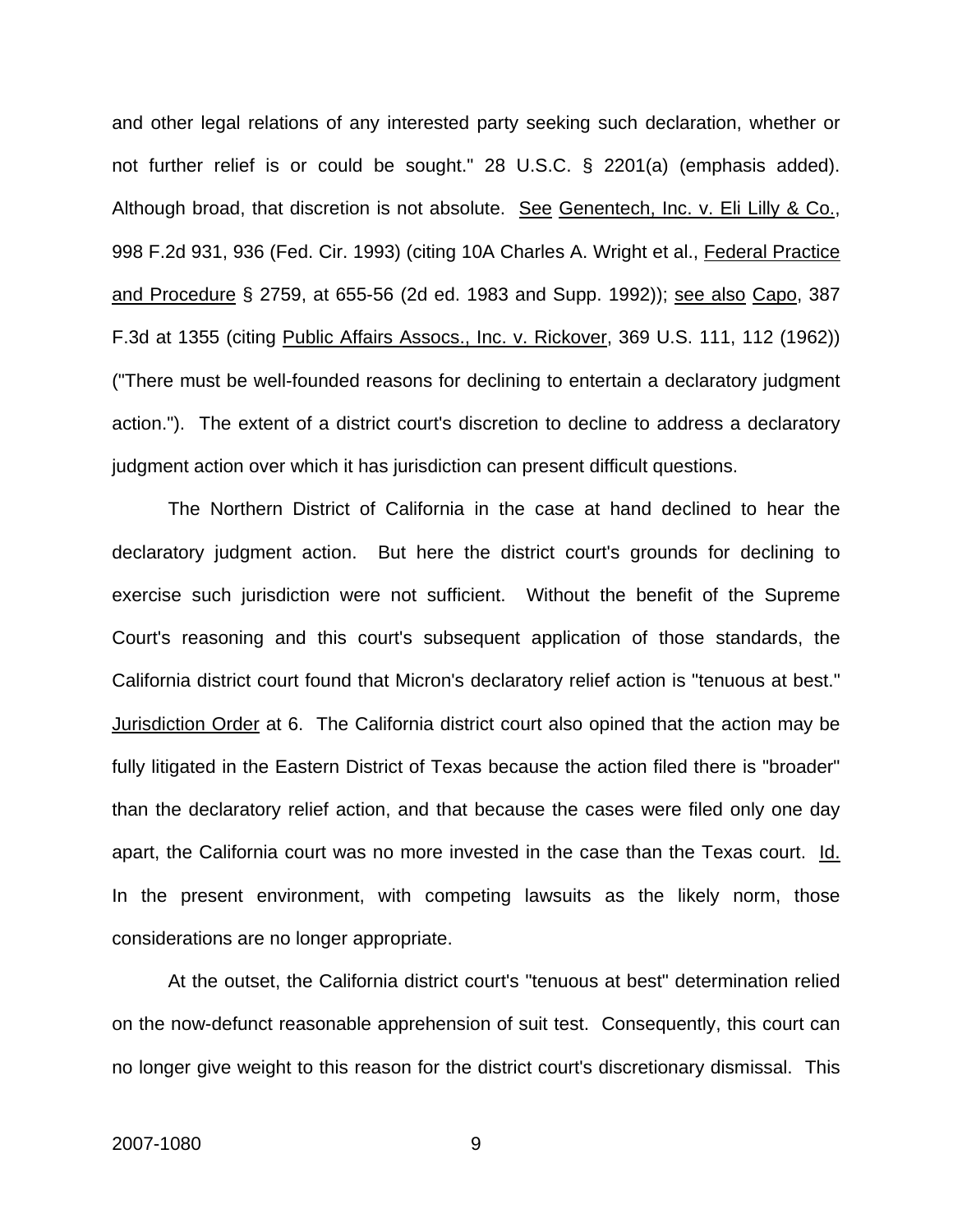court also gives little weight to the district court's second reason, namely that the second-filed infringement action is broader than the first filed declaratory judgment action. This reason carries little weight because a patent holder may often easily file an artificially broader infringement suit to avoid declaratory judgment jurisdiction. If, as in this case, a patent holder could simply name another defendant or add a few additional claims to the later filed infringement, then the Supreme Court's more lenient standard for the declaratory judgment plaintiff would lose its primary intended effect. Accordingly, although the relationship between the two competing lawsuits remains a consideration, this consideration cannot be given undue weight because it is easily manipulated.

This case actually illustrates some of the difficulty of giving too much weight to this factor. While the competing infringement case in Texas is indeed broader in some regards (names additional defendants and additional patents), in other respects it is narrower. For instance, some patents in the declaratory judgment action are not involved in the infringement litigation.

Lastly, the trial court perhaps overemphasized that neither court was yet vested in the case. In light of the new more lenient standard for declaratory judgment jurisdiction, competing patent lawsuits may be filed within relatively short time frames. District courts, typically the ones where declaratory judgment actions are filed, as occurred in the present controversy, will have to decide whether to keep the case or decline to hear it in favor of the other forum, most likely where the infringement action is filed. Instead of relying solely on considerations such as tenuousness of jurisdiction, broadness of case, and degree of vestment, as in this case, or automatically going with the first filed action, the more appropriate analysis takes account of the convenience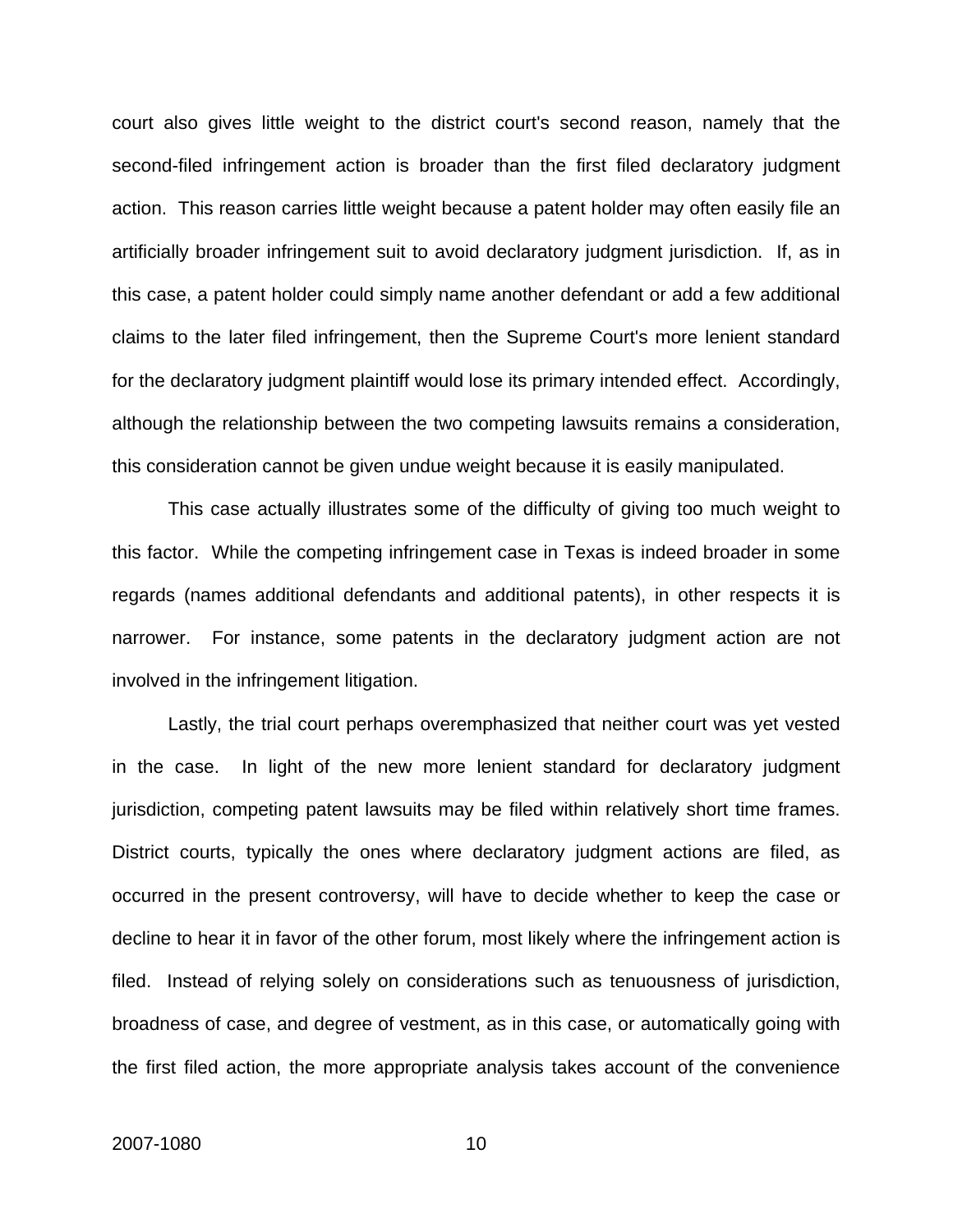factors under 28 U.S.C. § 1404(a). Indeed, in this case a motion to transfer accompanied the motion to dismiss which the court granted. The trial court did not reach the motion to transfer. On the facts of this case, where the two actions were filed almost simultaneously, this court detects that the transfer analysis essentially mirrors the considerations that govern whether the California court could decline to hear the case.

Section 1404(a) of Title 28 provides: "For the convenience of parties and witnesses, in the interest of justice, a district court may transfer any civil action to any other district or division where it might have been brought." The general rule favors the forum of the first-filed action, whether or not it is a declaratory judgment action. Genentech, 998 F.2d at 937. The trial courts have discretion to make exceptions to this general rule in the interest of justice or expediency, as in any issue of choice of forum. Id. These exceptions are not rare. Id. A district court may consider a party's intention to preempt another's infringement suit when ruling on the dismissal of a declaratory action, but that consideration is merely one factor in the analysis. Id. at 938. Other factors include the convenience and availability of witnesses, the absence of jurisdiction over all necessary or desirable parties, and the possibility of consolidation with related litigation. Id. To repeat, "[t]he considerations affecting transfer to or dismissal in favor of another forum do not change simply because the first-filed action is a declaratory action." Id.; Elecs. for Imaging, 394 F.3d at 1348.

These "convenience factors" take on added significance in light of the newly understood legal environment surrounding declaratory judgment jurisdiction in patent cases. Given the greater likelihood of jurisdiction for declaratory judgment filers, these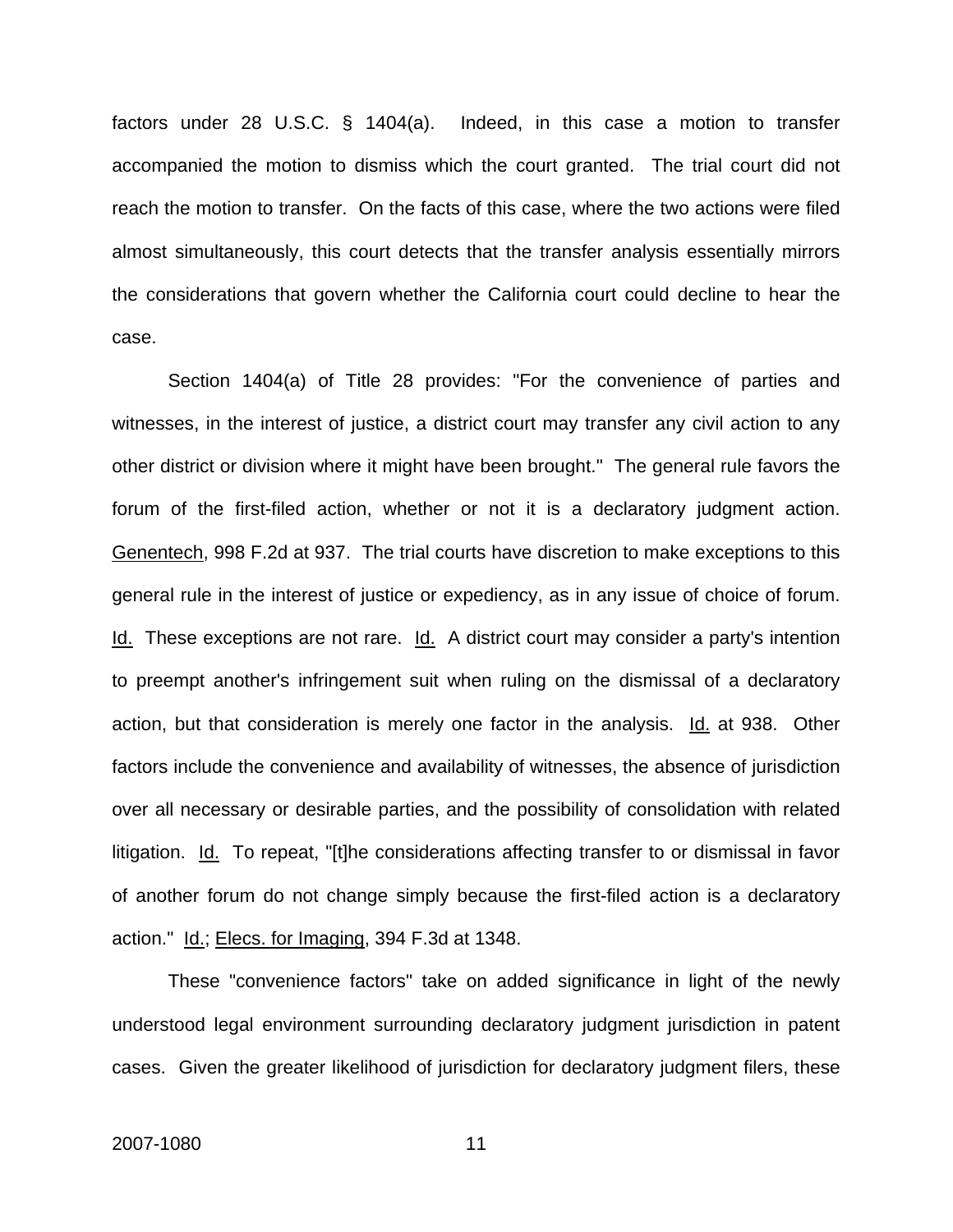potential defendants will have greater opportunity to race to the courthouse to seek a forum more convenient and amenable to their legal interests. By the same token, patent holders will similarly race to protect their convenience and other perceived advantages. Therefore, the district court judge faced with reaching a jurisdictional decision about a declaratory judgment action with an impending infringement action either filed or on the near horizon should not reach a decision based on any categorical rules. The first-filed suit rule, for instance, will not always yield the most convenient and suitable forum. Therefore, the trial court weighing jurisdiction additionally must consider the real underlying dispute: the convenience and suitability of competing forums. In sum, the trial court must weigh the factors used in a transfer analysis as for any other transfer motion. In other words, this court notes that when the discretionary determination is presented after the filing of an infringement action, the jurisdiction question is basically the same as a transfer action under § 1404(a).

The convenience and availability of witnesses, absence of jurisdiction over all necessary or desirable parties, possibility of consolidation with related litigation, or considerations relating to the interest of justice must be evaluated to ensure the case receives attention in the most appropriate forum. Eventually, robust consideration of these factors will reduce the incentives for a race to the courthouse because both parties will realize that the case will be heard or transferred to the most convenient or suitable forum.

With an eye to the convenience factors, the Northern District of California is the more appropriate forum for the dispute between Micron and MOSAID. Although MOSAID is a Canadian company, its U.S. operations are based out of the Northern